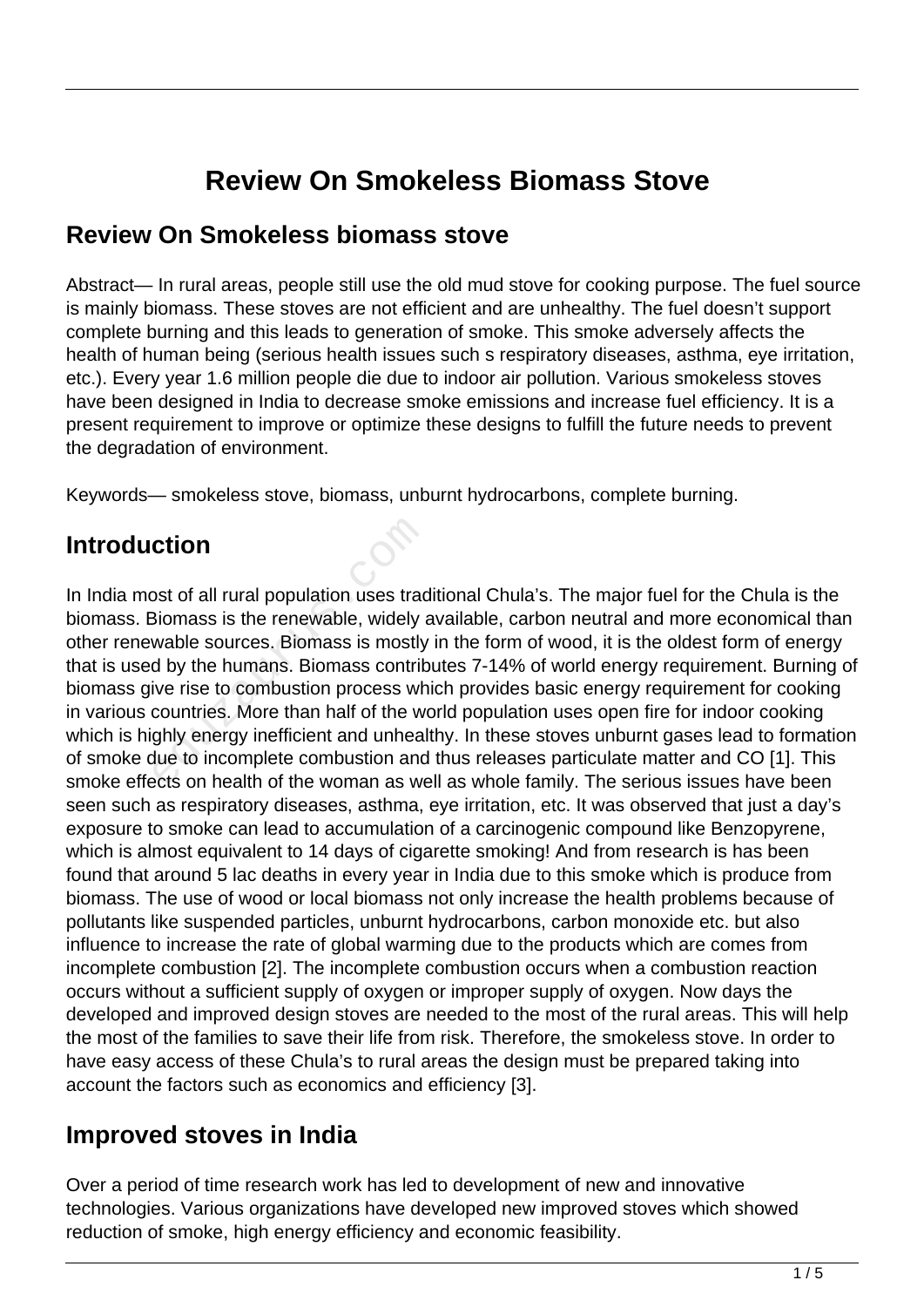### **Some of them are as follows:**

Stove by Mr. V. Jayaprakash:Chula maker from Kerala who improvise portable stove by including a secondary combustion chamber for burning unburnt biomass and hydrocarbons. He got in touch with ANERT (Agency for non-conventional energy and rural technology). It has a versatile MOC such as Bricks, cement, clay, cast iron. The base of bottom chamber in this stove is made up of iron grate on which fuel is kept. Below the grate supplementary air inlet is provided. When fuel burns mixed with unburnt hydrocarbon reaches the upper chamber, which has been provided with air holes and thus complete combustion takes place. Lower cost and portability are the important significant features of this stove with the efficiency of 37.67% and 29.48% when coconut shell is used. The cost of this stove ranging INR 4000 onwards [6]. Stove by Mr. Jayaprakash

ASTRA Ole Stove:This stove is developed by the Indian scientist of Indian institute of science(IISc) in 1980s.the design is three-pan mud stove which is fuel efficient and smokeless in nature built with precise specifications. The fuel which is used for this ASTRA-Ole stove is mainly agriculture waste hence the stove become ecofriendly. It is found that it had efficiency of around 40-50% in their laboratory with three pan stove. If pans decrease's the efficiency of the stove also decrease's. In single pan stove without using chimney the efficiency was around 25% and it not exceeding more than it but its greater than the traditional mud stove which has the efficiency of 12-15%. ASTRA-Ole has another stove which is called 'Ojas Chula' in which the fuel pellets are used as a feed. In this stove the small fan is used for supplementary air and also provides a knob to adjust flame of the stove. The cost of this stove is around INR 3000 [7]. -50% in their laboratory with three<br>decrease's. In single pan stove w<br>the tot exceeding more than it but its<br>ncy of 12-15%. ASTRA-Ole has are<br>llets are used as a feed. In this states a knob to adjust flame of the s<br>w smoke

Phillips low smoke The working of Chula is in traditional way but it reduces the indoor air pollution and thus causes to death with significant thermal efficiency. The Chula create a safer environment for indoor cooking in several days. It traps smoke and heat inside a locally cost housing in such way as to heat two pot-holes with high efficiency to consume less fuel. Chimney chamber is provided for the provision of smoke. The stove can reduce consumption by 50% bringing down the time by 30% the cost of this stove is INR 700. Phillips low smoke stove

Greenway smart stoveThis stove is developed by the Greenway Grameen Infra. It is the high efficiency portable cookstove. That comes with the excellent air regulation technology that's leads to better combustion. The material of construction consists of aluminum. The stove is suitable for family member of 4 to 6. It doesn't have any movable parts so special training is not required. For operating this stove, hence it is highly flexible. It gives 65% fuel saving and provide 70% smoke reduction. Cost of greenway smart stove is INR 1300. It has been tested and certified by ministry of new and renewable energy, govt. of India [3].

TERI SPT\_0610This stove is developed by the energy and resources institute (TERI). This organization working parameter of stove such as energy efficiency. After analyzing the efficiency of mud-stove they use fan for supplementary air supply (forced convection). Steel is used to fabricate the stove body. Various type of fuel can be fed such as wood, agricultural waste, residue, and cattle dung. The lithium batteries are used to power the fan. It is beneficial as it reduces indoor pollution. The stove reduces 54% of fuel consumption with reduction of 70% smoke. The efficiency of the stove is around 37% and the cost is INR 2000 [3].

ARTI Bharatlakshmilt is developed by NGO-Appropriate Rural Technology Institute (Pune).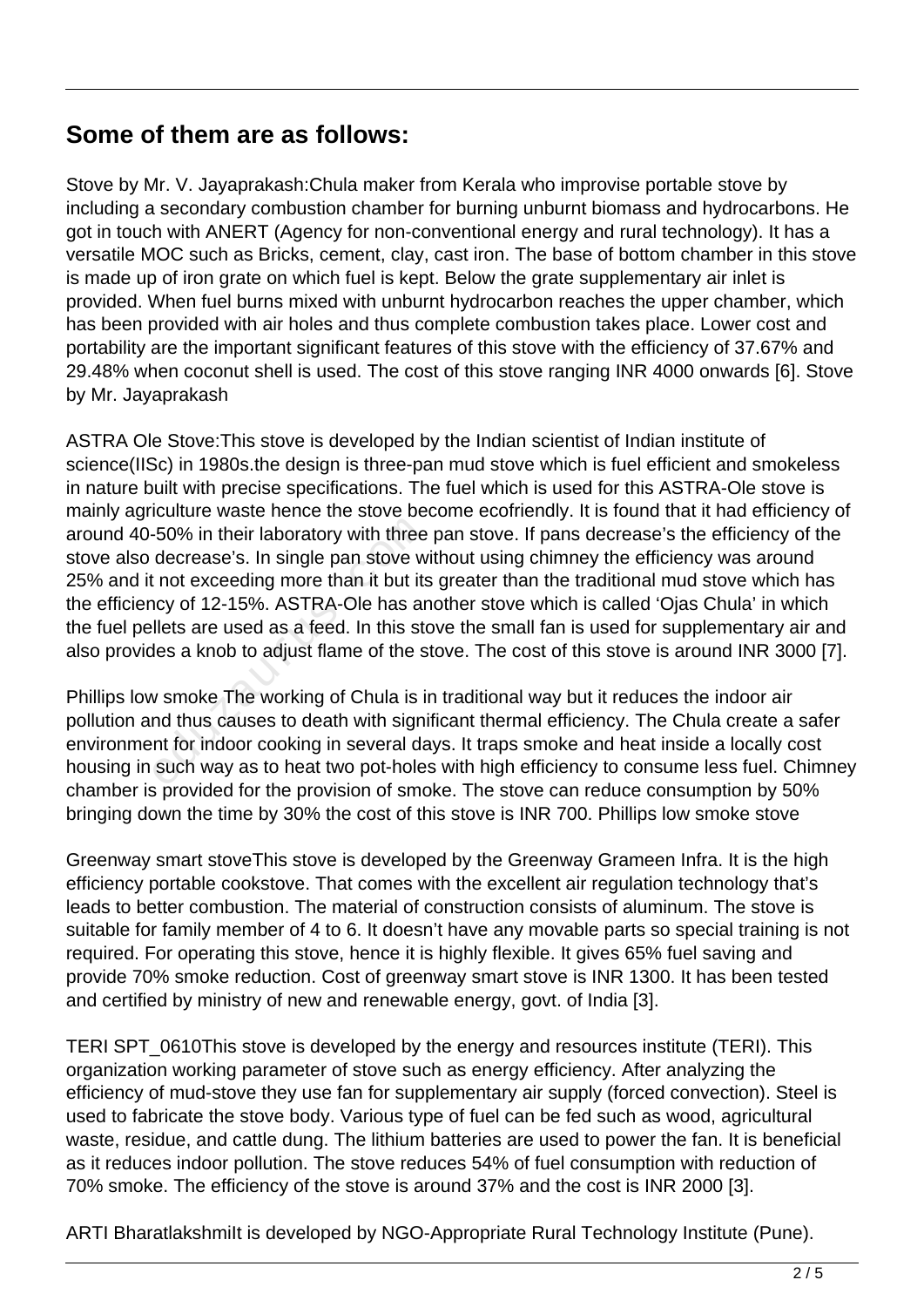Because of this simplicity in the design it is popular in the state of Maharashtra. Wood is the major feedstock for this cookstove, which gives 50% reduction in the fuel consumption and also reduces the cooking time by 30% the cost of this stove is INR 700 the institute conduct their own thermal efficiency testing [3].

Oorja StoveA Pune-based startup called First Energy worked with IISc, Bangalore and created Oorja biomass stove which is much more efficient & has efficiency almost as high as an LPG stove. The fuel used is agricultural waste like bagasse, groundnut husk, crop waste, etc. These materials are formed into fuel pellets. The cost of fuel pellets is 12-14 Rs/Kg. In India, the sale of these stoves is about 4,00,000. The efficiency of this stove is 33%. It is recognized as a gasification-type advanced biomass stove, costing around INR 1500. A fully charged stove provides ten cooking cycles, each of 3 hours. It can be suitable to handle a load up to 150 kg [3].

### **Design Components Various components which are required in a typical biomass stove are:**

Combustion chamber:This is the most important and essential part of any stove. The burning of fuel takes place here. The shape of combustion chamber is preferably cylindrical in shape. A square or rectangular chamber is not used as it can lead to formation of hot spots near the edges. Also, the gases can accumulate in these edges, which is not desirable. on chamber:This is the most impor<br>place here. The shape of combusi<br>rectangular chamber is not used a<br>o, the gases can accumulate in th<br>ntary air inlet: The air inlet is usua<br>mostly used in case of forced draf<br>expared in th

Supplementary air inlet: The air inlet is usually a pipe made of the same material as the stove body. It is mostly used in case of forced draft air circulation.

Grate: The grate is placed in the combustion chamber. The fuel is placed on this grate, which has holes having a diameter such that the fuel pieces don't fall out of it.4. Air distributor/Sparger: This is generally required in case of forced draft circulation of air. It ensures proper circulation of air throughout the fuel in order to obtain proper mixing of the gases. 5. Perforated plate: Some stoves employ a plate with small holes known as perforations. It is fitted just below the place where the vessel is kept. It helps trap the smoke to ensure the complete combustion of gases [1][2].

## **TESTING OF DEVELOPED COOK STOVES**

Testing of developed cookstove carried out by water boiling test (WBT) for different type of biomass which is done in three phases viz. cold-start phase, hot start phase, and simmer phase. A known amount of fuel is taken and the amount of water evaporated after complete burning of fuel was determined to calculate the efficiency of cookstove. The testing of stove involves design parameters, dimensions and efficiency. Proximate analysis to determine moisture content, volatile matter and fixed carbon is done. Ultimate analysis is carried out to find out the proportion of Carbon, Hydrogen, Oxygen and Nitrogen in the fuel. The calorific value of fuel is also determined using Bomb Calorimeter, since it is required to calculate efficiency of the stove.The parameters needed to calculate are as follows: -a) Cross sectional area of combustion chamber:  $Ac = ? \times rc2Where$ ,  $Ac = Cross-sectional area of combustion chamber ? =$ 3.14 rc = Radius of combustion chamberb) Volume of combustion chamber:Vc = capacity of stove/Bulk density of CNS chamberThen the Diameter of the chamber is calculated  $Vc = ? \times rc2$  $\times$  Hc Where, Vc = Volume of combustion chamber Hc = Height of combustion chamberc)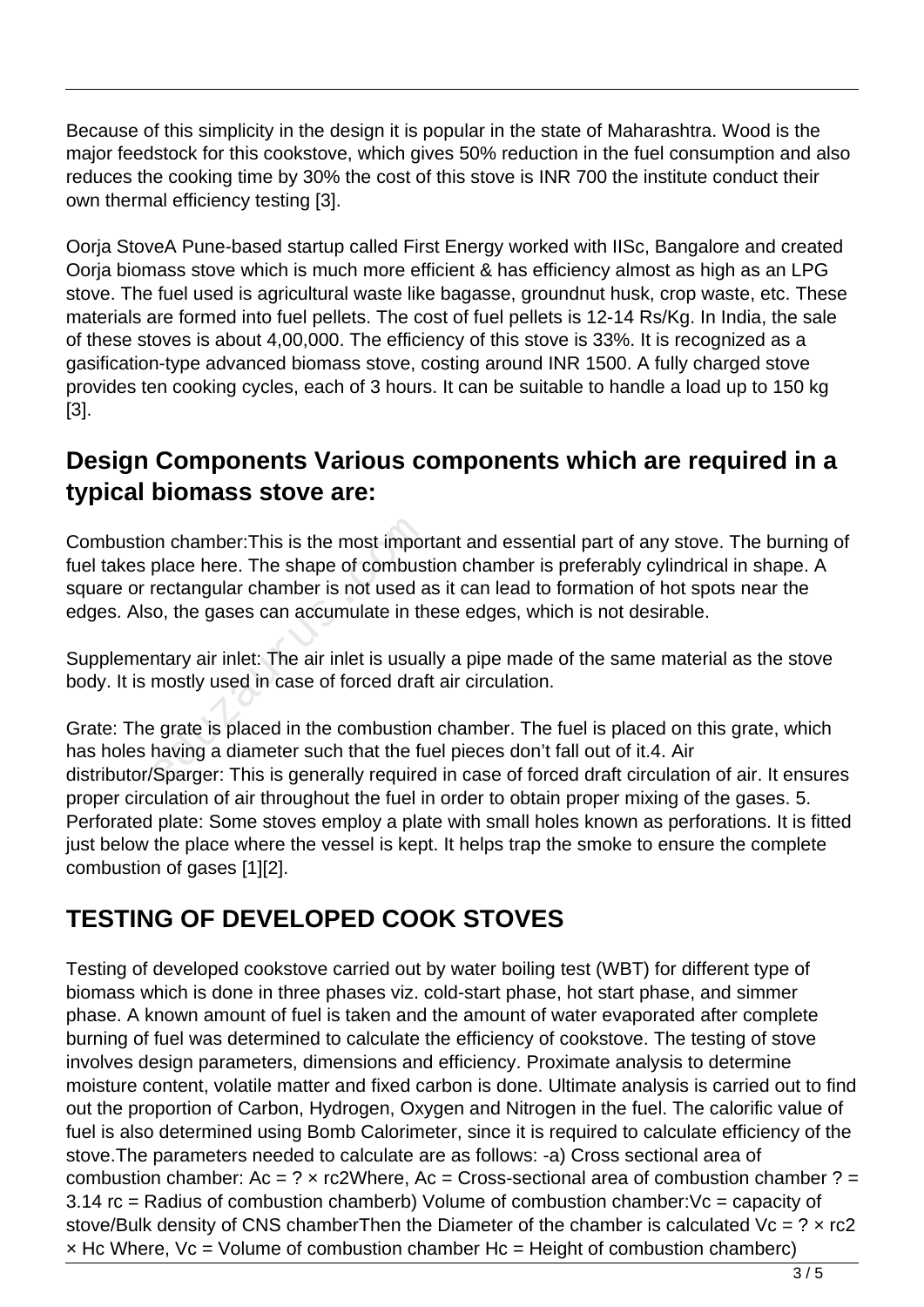## **The Efficiency**

For testing of efficiency, standard Water Boiling Test (WBT). The quantity of water evaporated after complete burning of fuel is determined and thus, the efficiency is calculated as,? (%) =  $\times$ 100Where, Mwi = Mass of water taken in cooking vessel i.e. two third volume of vessel, kg;Cpw  $=$  Specific heat of water, kcal/kg;mevap = Mass of water evaporated, kg; $F =$  Mass of fuel burned, kg;Te = Temperature of boiling water, K;Ti = Initial temperature of water in pot, K;H1 = Latent heat of vaporization of water at 373 K, kcal/kgCV = Net calorific value of fuel, kcal/kg; The cooking test can also be done by taking known amount of fuel and measuring the time required to cook known amount of food. The quantity of food, time required, specific consumption of fuel is calculated. The emissions coming out from the stoves are calculated by using various methods and equipment's. Exhaust gas analyzer is commonly used [1][4]. The figure shows a graph of CO2 concentration in ppm v/s time for a traditional three-stone stove and a smokeless stove. It basically compares the variation in concentration of CO2 with time for both stoves. For three-stone stove, the concentration of carbon dioxide increases considerably as time passes, whereas, for smokeless stove, the concentration remains almost constant throughout, indicating that the improved smokeless stove has caused a reduction of Carbon dioxide emissions, thus, making it highly efficient and environment friendly.Graph of CO2 v/s time for Three-stone and Smokeless stove.

## **Suggestions•**

The strength can be increase to improve the stove design. While choosing material of construction, the 1st priority should be given to insulating material.•Standardization of the construction of cook stove and durable material should be taken into account. For supplementary air supply in the case of forced draft (fan/blower) air distributor can be used for the equivalent mixing of oxygen with fuel.•Usage of perforated plate at the top stove surface can provide heat transfer by conduction and convection.•Provision for prevention of smoke escape is the subject to study that should be taken into account. Technique for recirculation of unburnt gases so that they can be burnt again for maximum efficiency is the key of smokeless design.•In the case of natural draft Small holes (mesh 3-8mm) at the combustion chamber can be provided for the air inlet. ighly efficient and environment fri<br>s stove.<br>**tions•**<br>th can be increase to improve the<br>on, the 1st priority should be given<br>on of cook stove and durable mate<br>tary air supply in the case of force<br>lent mixing of oxygen with

## **Conclusion**

Improved biomass stoves have tremendous potential for addressing cooking energy needs in rural areas. It has been found that, the tests conducted for determining the efficiency of these cook stoves are under controlled environment but, in actual practice, various parameters such as temperature, wind direction, rainfall, composition and moisture content of feedstock, humidity must be considered. The major role has been played by the test centers not only in performance testing but also in discovering the areas for research for the improvement in cookstove design

So, it is the present need to consider these parameters for the improvisation of cook stove with significant reduction in CO2 and one will not compromise with its harmful effect on human being.Acknowledgment The authors are thankful to Dr. N.S. Kolhe for his valuable guidance throughout and also to Dr. Aarti Barik for her constant help. We also would like to express our gratitude to the organizers of NEWAGE-2018 for providing us the opportunity to publish this